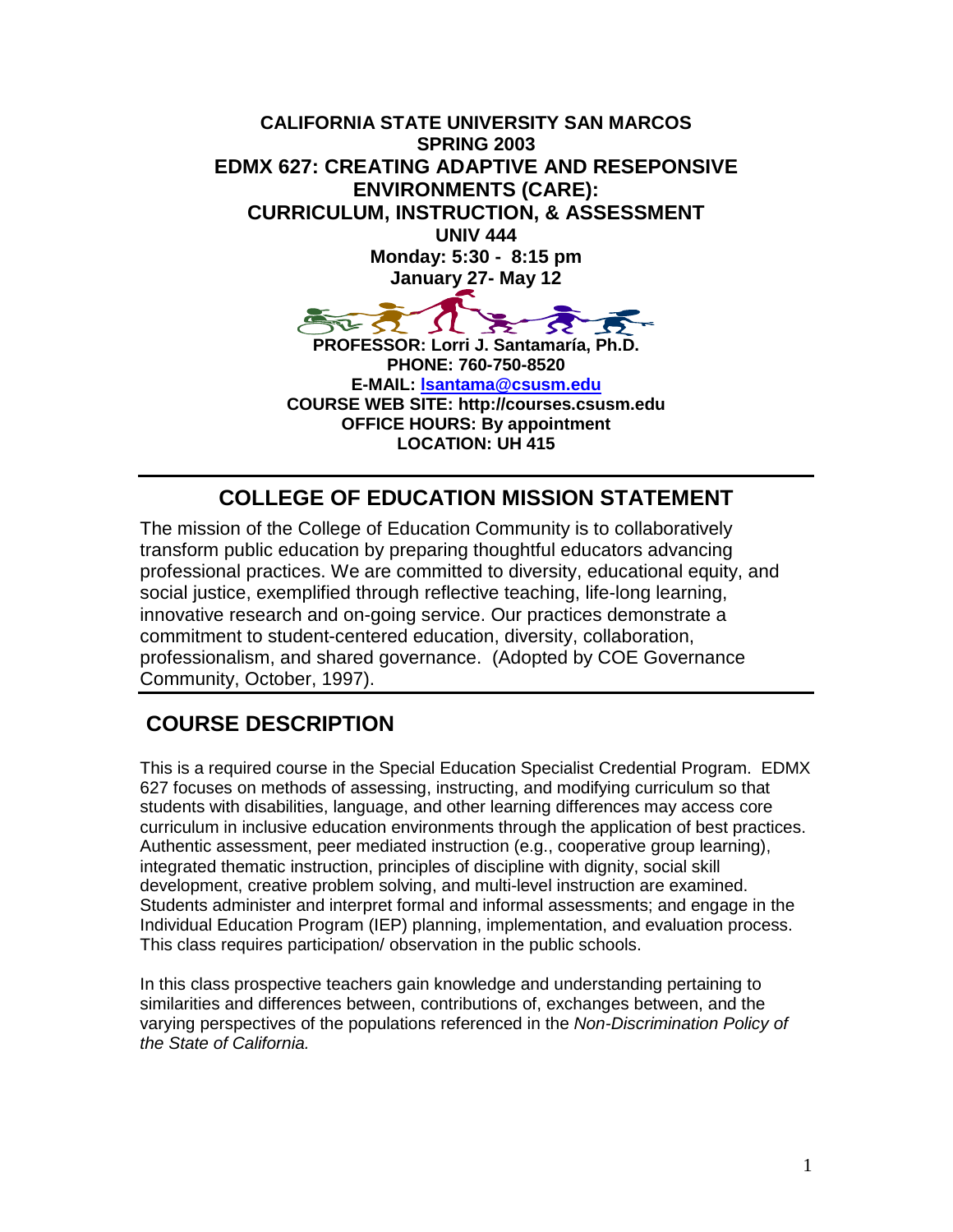### **AUTHORIZATION TO TEACH ENGLISH LEARNERS**

Since fall of 2002, CSUSM an early adopter of the new AB 2042 program standards, intends to prepare new teachers for the diversity of languages often encountered in California public school classrooms. The authorization to teach English learners is met through the infusion of content and experiences within the Multiple Subject Program, as well as additional coursework. Students successfully completing this program receive the Preliminary Multiple Subject Credential with authorization to teach English learners *(note: formerly called CLAD*).

### **TECHNOLOGY INFUSION**

This course infuses technology competencies to prepare our candidates to use technologies, emphasizing their use in both teaching practice and student learning. *Part or all of selected class sessions are to be completed on-line (2/17 (6:30-8:50), 3/8 (6:30-8:50), 4/21 (5:30-8:50), and 5/5 (5:30-8:50).*

### **STANDARD ALIGNMENT**

The course objectives, assignments, and assessments have been aligned with the CTC standards for Multiple Subjects Credential. Please be sure to incorporate artifacts from this class into your final comprehensive portfolio. The following standards and performance goals are addressed in this class:

#### **Standard 1: Observation Skills**

- 1.1 Direct observations in informal situations
- 1.2 Using checklists and various observational data

# **Standard 2: Record Keeping**<br>2.1 Maintaini

- Maintaining a checklist/ timelines for the assessment process
- 2.2 Employing competency checklists
- 2.3 Keeping anecdotal records
- 2.4 Utilizing IEP and ITP forms<br>2.5 Utilizing referral and plannir
- Utilizing referral and planning for assessment forms

#### **Standard 3: Assessment Techniques**

- 3.1 Evaluating various commercially available assessment **instruments**
- 3.2 Administering, scoring, and interpreting commonly used formal measures (standardized and norm-referenced)
- 3.3 Using informal assessment methods(e.g., criterionreferenced, curriculum-based)
- 3.4 Assessing student work in the classroom (setting criteria, mastery learning, records, work samples)
- 3.5 Using assessments for specific populations
- 3.6 Using supplementary norm tables
- 3.7 Using authentic assessment approaches (performancebased, rubrics, portfolios)

#### **Standard 4: Non-discriminatory Testing (including Equity, Diversity, and Access to the Core Curriculum)**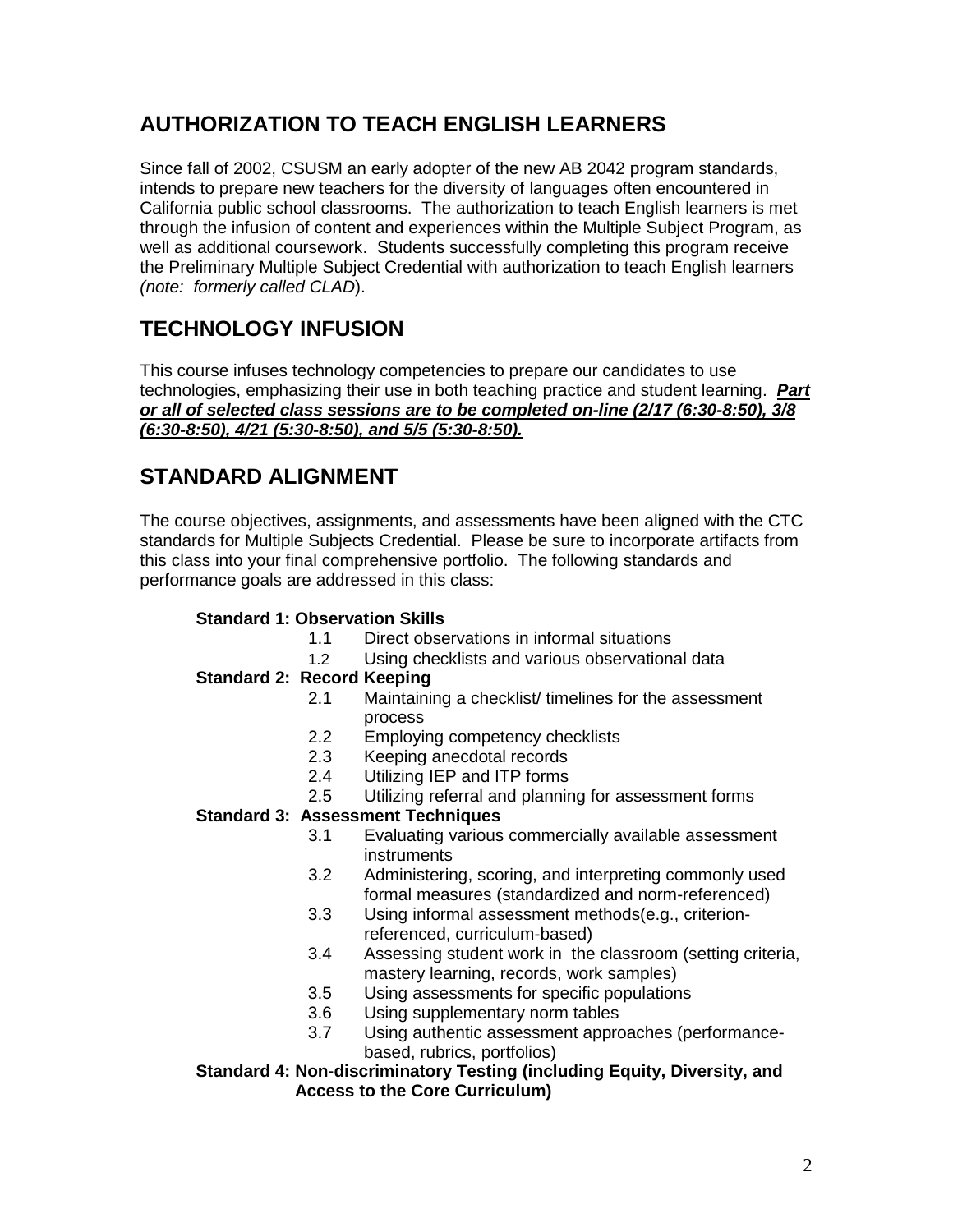- 4.1 Structuring the assessment environment<br>4.2 Scheduling assessment sessions
- Scheduling assessment sessions
- 4.3 Evaluating and selecting assessment instruments
- 4.4 Selecting and preparing assessment materials
- 4.5 Ensuring parental participation in reporting of student performance

#### **Standard 5: Writing Case Reports**

- 5.1 Gathering and reporting background information<br>5.2 Using a structured format for reporting
- 5.2 Using a structured format for reporting<br>5.3 Reporting interactions with the child
- 5.3 Reporting interactions with the child<br>5.4 Reporting the child's approach to tas
- Reporting the child's approach to tasks and learning styles
- 5.5 Using clinical judgment in interpreting results
- 5.6 Summarizing overall findings regarding a child
- 5.7 Making recommendations for interventions

#### **Standard 6: Generating IEPs**

- 6.1 Summarizing current levels of functioning<br>6.2 Identifying long-range goals and short-terr
- 6.2 Identifying long-range goals and short-term objectives<br>6.3 Completing sections of an IEP and ITP
- Completing sections of an IEP and ITP
- 6.4 Adapting the curriculum for students under IDEA
- 6.5 Ensuring parent participation and observation of rights

#### **Standard 7: Best Educational Practice into Teaching**

- 7.1 Demonstrating knowledge of general education curriculum and California frameworks
- 7.2 Refining a personal philosophy of education
- 7.3 Empowering students as instructors, advocates, and decision makers
- 7.4 Using forma and informal cooperative group learning **structures**
- 7.5 Using thematic approaches to instruction
- 7.6 Incorporating authentic assessment into lessons
- 7.7 Adapting lessons for individual learners through differentiated and sheltered instruction

#### **Standard 8: Collaborative Interdisciplinary Teaming and Creative Problem Solving**

- 8.1 Demonstrating the effective use of collaborative teaming principles to a) develop lessons, IEPS, and ITS, assessment plans and reports; curriculum, classroom management plans; b) problem solve curricular, instructional, and emotional or behavioral mismatches for students, and c) guide other instructional and special education decision making
- 8.2 Facilitating a planning meeting for a student eligible for special education or being considered for special support services
- 8.3 Differentiating the roles of various interdisciplinary team members and soliciting and utilizing divers expertise of team members
- 8.4 Applying various approaches to problem solving and conflict resolution

#### **Standard 11.c : Preparation to use Educational Ideas and Research**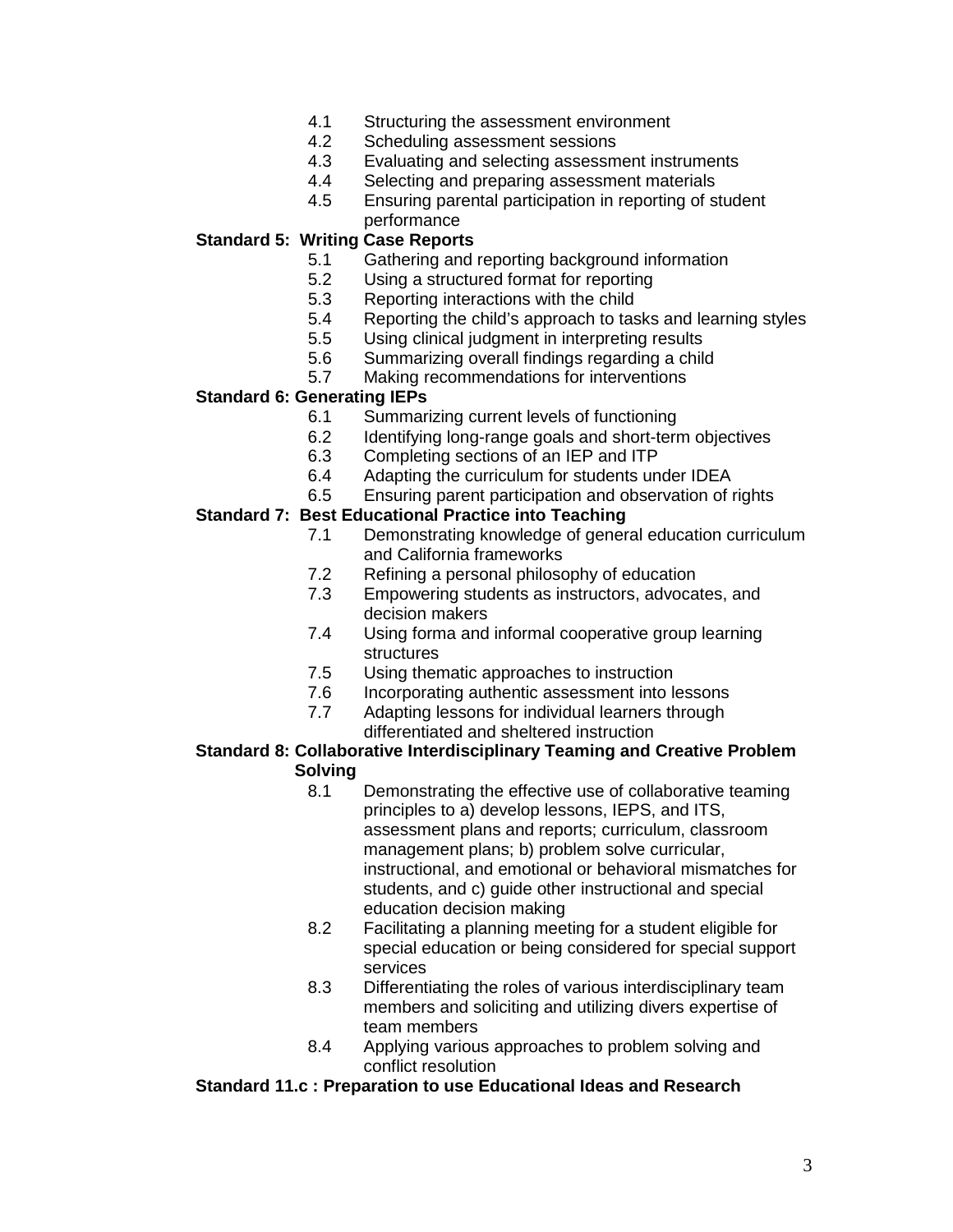#### **Standard 13: Preparation to Teach English Learners**

### **TEACHER PERFORMANCE EXPECTATION (TPE) COMPETENCIES**

This course is designed to help teachers seeking the Multiple Subjects Credential to develop the skills, knowledge, and attitudes necessary to assist schools and district in implementing effective programs for all students. The successful candidate will be able to merge theory and practice in order to realize a comprehensive and extensive educational program for all students. The following TPE's are addressed in this course:

#### **Primary Emphasis**

**TPE 3:** Interpretation and Use of Assessments **TPE 6:** Developmentally Appropriate Teaching Practices **TPE 11:** Social Environment **TPE 14**: Educational Technology **TPE 15**: Social Justice and Equity

#### **Secondary Emphasis:**

**TPE 1:** Specific Pedagogical Skills for Subject Matter Instruction **TPE 4:** Making Content Accessible **TPE 5:** Student engagement **TPE 7:** Teaching English Learners

### **COLLEGE OF EDUCATION ATTENDANCE POLICY**

Due to the dynamic and interactive nature of courses in the College of Education, all students are expected to attend all classes and participate actively. At a minimum, students must attend more than 80% of class time, or s/he *may not receive a passing grade* for the course at the discretion of the Professor. Individual Professors may adopt more stringent attendance requirements. Should the student have extenuating circumstances, s/he should contact the Professor as soon as possible. (*adopted by the COE Governance Community, December, 1997*). *NOTE: This means that if you miss three (3) classes (or arrive late, or leave early) you cannot receive a passing grade for the class!*

### **GENERAL CONSIDERATIONS**

#### *NOTE: I RESERVE THE RIGHT TO CHANGE, ADD TO, OR DELETE ANY AND ALL MATERIAL FROM THE COURSE.*

#### **Academic Honesty**

I expect that each student will do his/her own work, and contribute equally to group projects and processes. Plagiarism or cheating is unacceptable under any circumstance. If there are questions about academic honesty, consult the University catalog.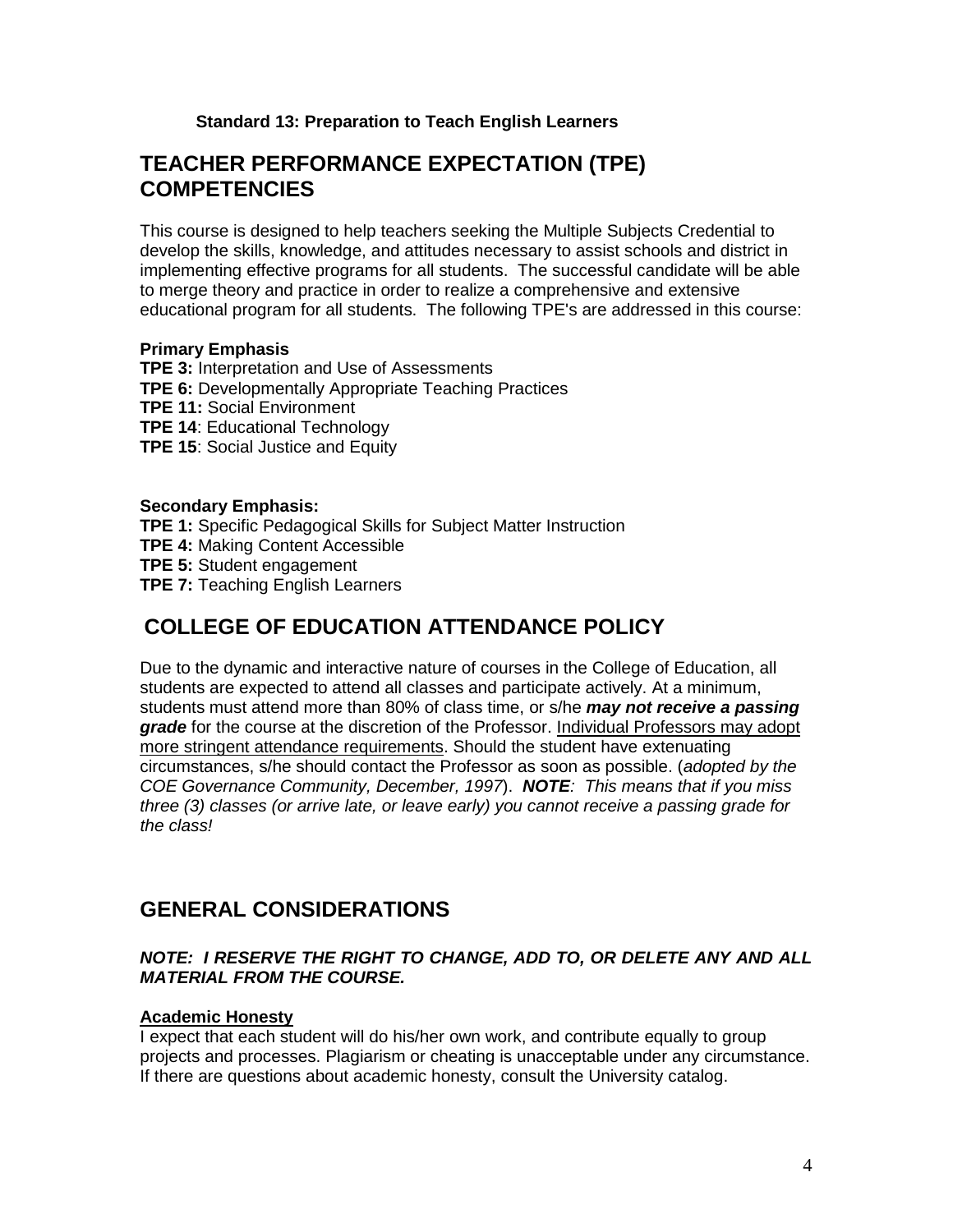#### **Appeals**

Every student has the right to appeal grades, or appeal for redress of grievances incurred in the context of any class. Disputes may be resolved informally with the professor, or through the formal grades appeal process. For the latter, consult Dr. E. Oliver, Associate Dean.

#### **Ability**

Every student has the right to equitable educational consideration and appropriate accommodation. Students having differing ability (mobility, sight, hearing, documented learning challenges, first language/English as a second language) are requested to contact the professor at the earliest opportunity. Every effort will be made to accommodate special needs. Students are reminded of the availability of Disabled Student Services, the Writing Center, technology assistance in the computer labs, and other student support services available as part of reasonable accommodation for special needs students.

Students who require reasonable accommodations need to contact Disabled Student Services in order to make the necessary arrangements. This organization is located in Craven Hall, Room 5025a, and can be reached at (760) 750-4905 or (760) 750-4909 (TDD users).

#### **Additional Considerations**

Use "person first" language (e.g., student with down's syndrome vs. a down's syndrome student or student with a hearing impairment vs. hearing impaired student). This language must be used throughout all class discussions, written assignments, and small group work.

Keep a copy of all of your written work. Proof of completion is the responsibility of students. Keep these records until you have received your grade. Also, you will want these copies for your records and for potential future use as professional portfolio items.

Complete and hand in all assignments on the due dates for full credit. If you have extraordinary circumstances that impact completion of your assignments, please inform the professor immediately.

Participate in class discussions and group activities and demonstrate positive interpersonal; skills with classmates and guests. Participation points are assigned on the basis of participation, collegiality, collaborative effort, and professionalism in interactions with fellow students and the instructors and guest lecturers.

Points for all late work will be reduced, 10 points for each day. Absolutely no work will be accepted one week past the due date on the syllabus.

When sending e-mail assignments to the professor, please send the entire page, do not send attachments as they can be problematic. *After writing the assignment, cut it and then paste it directly to the e-mail message window*. Points will be taken if attachments are sent.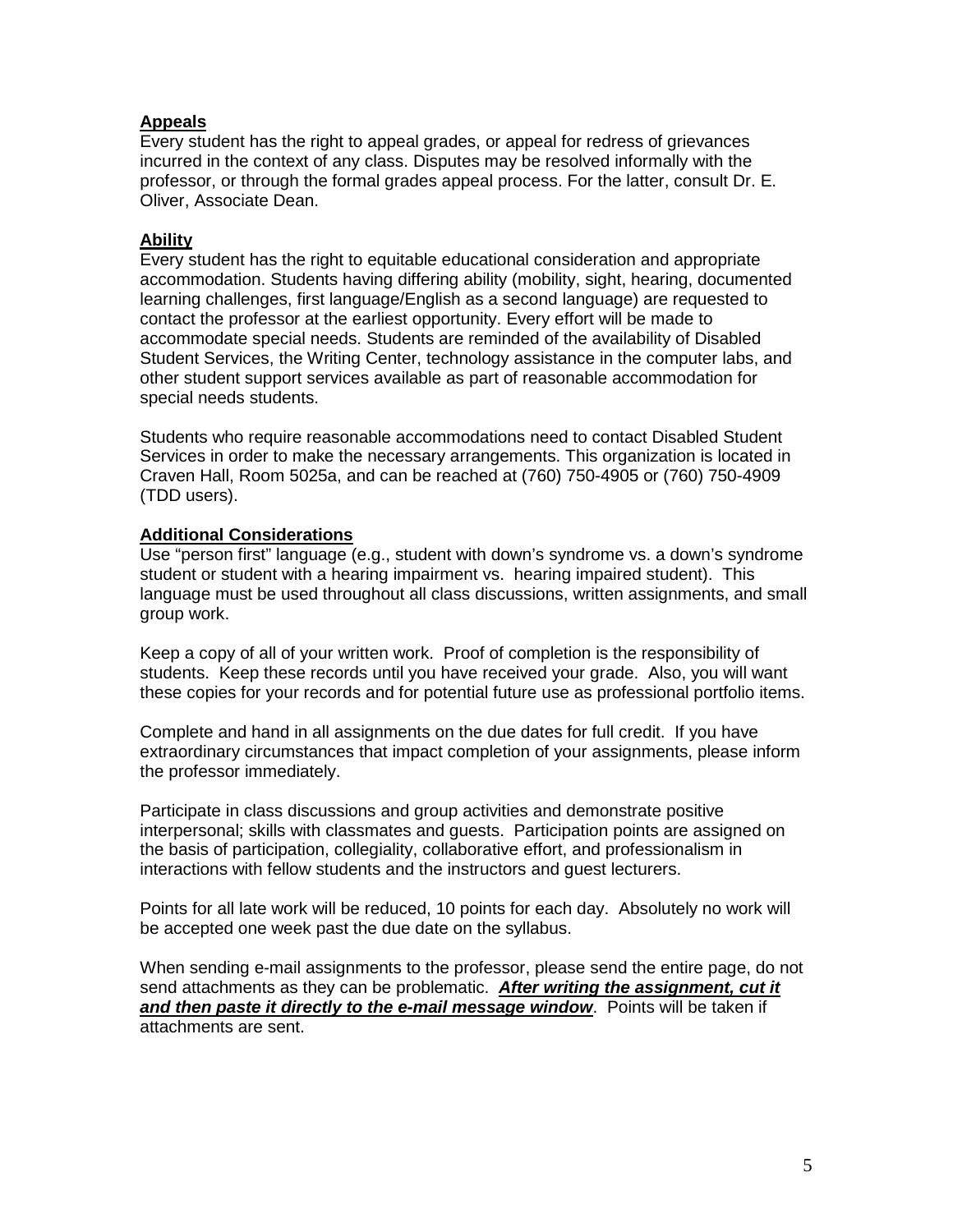### **COURSE REQUIREMENTS**

### **REQUIRED TEXTS**

Cohen, L.g., & Spenciner, L.J. (2002). Assessmemnt of children and youth (2<sup>nd</sup>) Ed.). New York: Longman.

Artiles, A.J., & Ortiz, A.A. (Eds.) (2002). English language learners with special needs: Identification, assessment, and instruction. CAL.

Class handouts and website visits assigned.

### **DETAILS**

In this class, all students begin with 200 points. Points will be deducted from your total, based on the quality of the work you turn in for each assignment.

In addition, all students are expected to participate in class activities and demonstrate reflective learning. It is important that students are well prepared for course sessions by completing the readings and assignments scheduled before the class meeting. Unless otherwise negotiated with the instructor, all assignments are to be handed in on the due date. **Assignments not handed-in on due date will lose 10% of earned credit per day.** Assignments should be typed and double-spaced (including the class journal).

The following grading scale will be used with the points students have remaining at the end of class:

| 93-100%A        |  |
|-----------------|--|
| 90-92%A-        |  |
| 88-89%B+        |  |
| 83-87%B         |  |
| 80-82%B-        |  |
| <u>75-79%C+</u> |  |
| 72-75C          |  |
| 70-71C-         |  |
| 60-69%D         |  |
|                 |  |
| 59% and belowF  |  |

All assignments are due on the dates indicated below (also indicated on the course weekly activity listing). Please manage your time and plan accordingly. Assignments must be *word processed/ typewritten, double-spaced, with standard margins, unless completed in class*. It is expected that all assignments will reflect university level composition.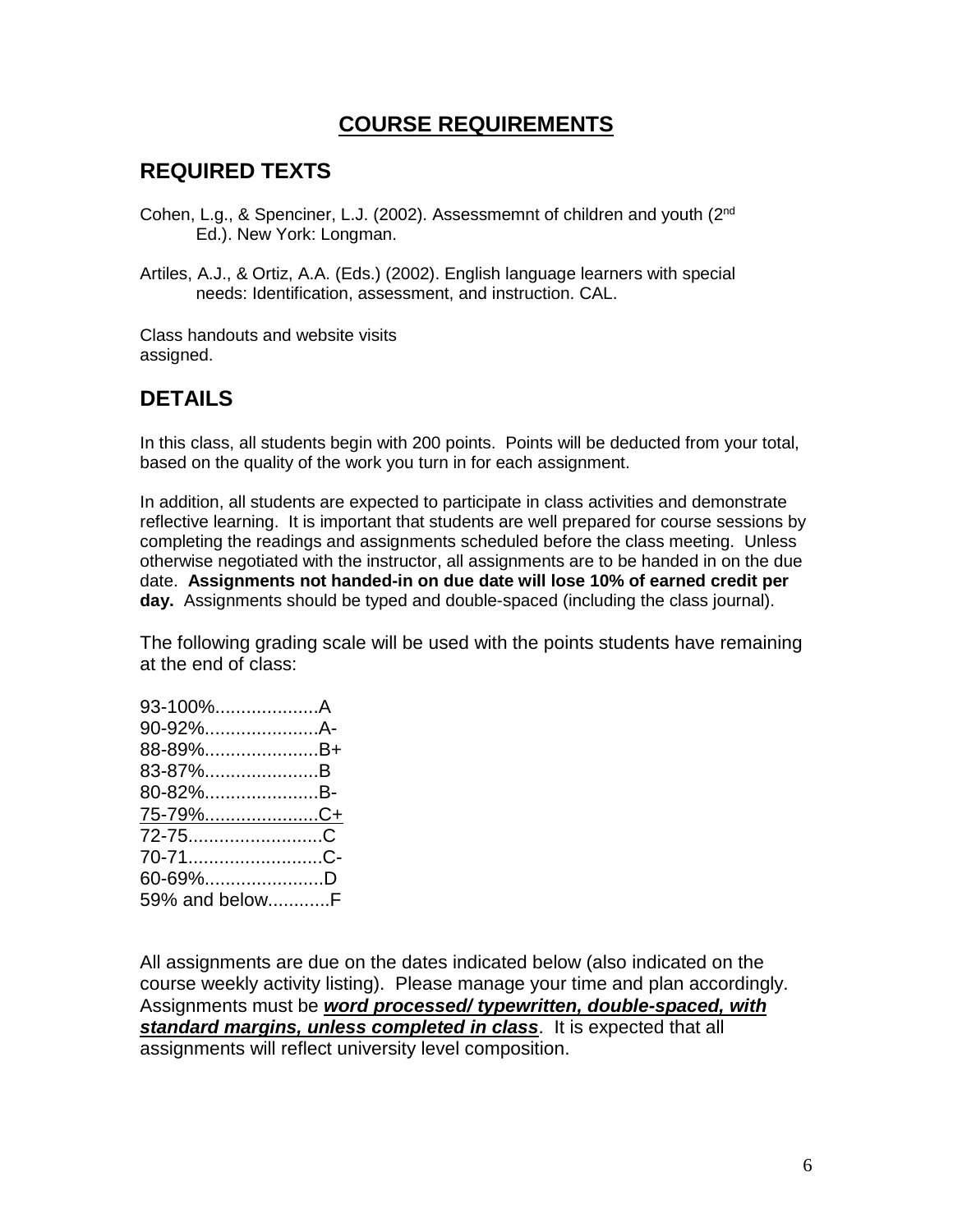### **ASSIGNMENTS, DUE DATES, AND BEGINNING POINT VALUES**

1. Reading Log (3.3 pts each X 15 for 15 class sessions) 50 points

Reading logs are due once a week, and should summarize your readings for the week as listed on the session activities. **Your reading log should be made available to the professor at the beginning of each class period**. For session 2, your log should reflect readings for the first two weeks of class. During break I will record your points at first break, so you may refer to your notes throughout the discussion. Please use headings that follow the table of contents for the readings and label each log for the class session (e.g., Session 1: Cohen 1, 12) and then proceed to make brief notations referring to the text as you read. This exercise will make class discussions much more meaningful and carries more points than any other assignment.

2. Attendance and class participation (2.6 max/class, 15 classes) 40 points

First is the expectation that you will attend all class sessions and participate actively in class activities, group and individual sharing, and discussions. Regular punctual attendance is critical and expected in the teaching profession. A class participant who arrives late, departs early, or engages in non-collaborative behavior will receive less than the maximum points for that given class. *Remember, if you miss three class sessions (or more), you will automatically lose between 30 and 40 points, dropping your grade to the C range, based on the COE attendance policy.*

2. Classroom Design Project *(Due: 2/17)* 20 points

**Classroom Design/map and Management Plan Project: (individual, 20 points total)**. This assignment must include a written description of your classroom plan and a map (visual representation) of the environment you have designed. The report should be about four-tosix (4-6) pages in length. The map should represent the philosophy and content of your paper.

**The Paper (15 points)**: The paper must by typed, double spaced. The paper should include as headings: Introduction, Description of Classroom Population, Management Plan, Curriculum and Materials/ Resources, and Physical Arrangement of the Classroom. Keep a copy for your records, turning in the original. *Grading criteria will include content (3pts), application of information presented in readings and in class (3pts), grammar (3pts), accuracy (3pts), and format of report (3pts).*

**The Classroom Map (5 points)**: The map must reflect your stated instructional and behavior management plan and your overall philosophy/approach to teaching. This map should be no larger than 1/4 of a large piece of poster board (22' X 28'). Please do not make overlarge or 3-D maps as these are very difficult to transport and store (your map should be able to fold flat). **Grading criteria will include effort (1pt), creativity (1), materials representation of content in the report (3pts)**. Careful attention to detail, use of color and design creativity is important.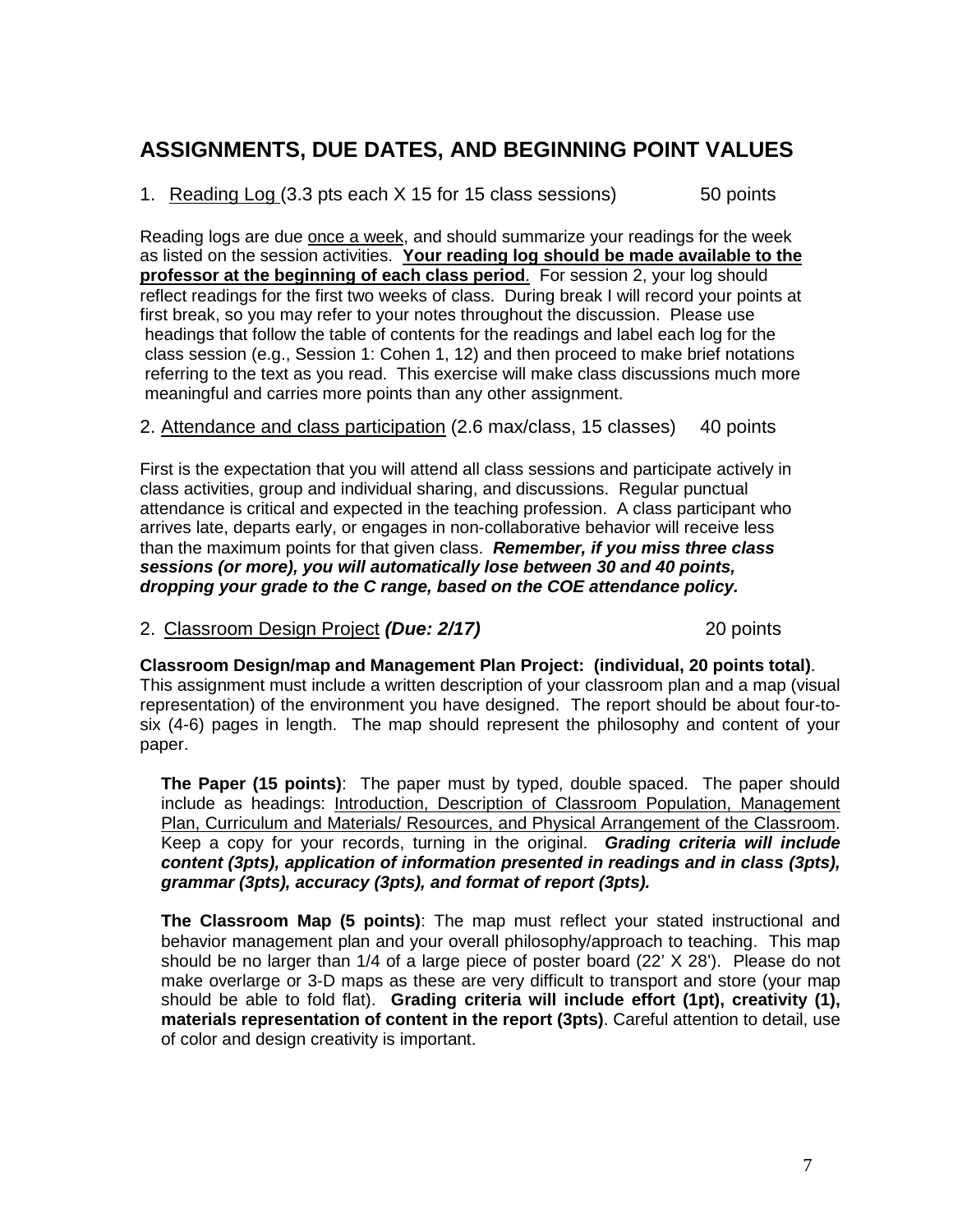#### 3. Instrument Review and Instrument Faire *(Due 3/24)* 20 points

#### **Instrument Review (10 points, no make-ups)**

Rate 10 of the instruments presented on a scale of 1-5, 5 being the highest number of points possible for tester usability, student friendliness, report availability/ readability, score readability, and overall practicality of the instrument.

#### **Participation in the Instrument Faire (10 points, no make-ups)**

Each student will review an instrument and write a guide for use and interpretation. We will have an Instrument Faire. The student must find a commercially available assessment instrument to share in class. A sign up list for the instruments will be provided early in the semester. The night of the Instrument Faire, we will have presentations on the instruments and participant handouts. There will be no make-ups for missing this class.

#### 4. Assessment & Measurement Terms and Concepts *(Due 4/14)* group: 20 points

The area of assessment, measurement, and instruction is filled with technical, statistical, and conceptual terms and concepts.

#### **Presentation (10 points, no make-ups)**

A fun and facilitative way to acquire these concepts and terms is for groups to creatively present the terms to the class followed by a mini-quiz following each group presentation. Groups can "assess" the class any way they would like to including authentic assessment, formative assessment, using a rubric, curriculum based, etc. Groups need to be prepared to explain their rationale for testing type.

#### **Assessment Participation (10 points)**

Class participants will earn points depending on their ability to pass term and concept tests presented by colleagues.

#### 5. IEP/Curriculum Plan *(Due 4/28)* 20 points

You will receive information on how to adapt core curriculum so that it remains parallel with rather than divergent from the state frameworks and district curricula. This assignment will involve a content area with long term goals, short term objectives, activities, and materials for the general education classroom. You will be required to draft the necessary adaptations to provide accessibility for a child with disabilities. This assignment's format will be discussed in class.

#### 6. Peer Review Assessment Case Study based upon Observation, Individual Assessment *(Peer Review [10 pts]; Assignment with Peer Review Attached 20 pts] Due 5/5***)** 30 points

Each participant will select a learner in his or her classroom to study. This learner must be a child who is eligible for special education or who is being referred for an initial assessment for consideration for special education services. You will provide background information based upon observations, administer two formal assessments, provide student work samples, and interview the parents/guardians (as allowed), and interview the child's teacher.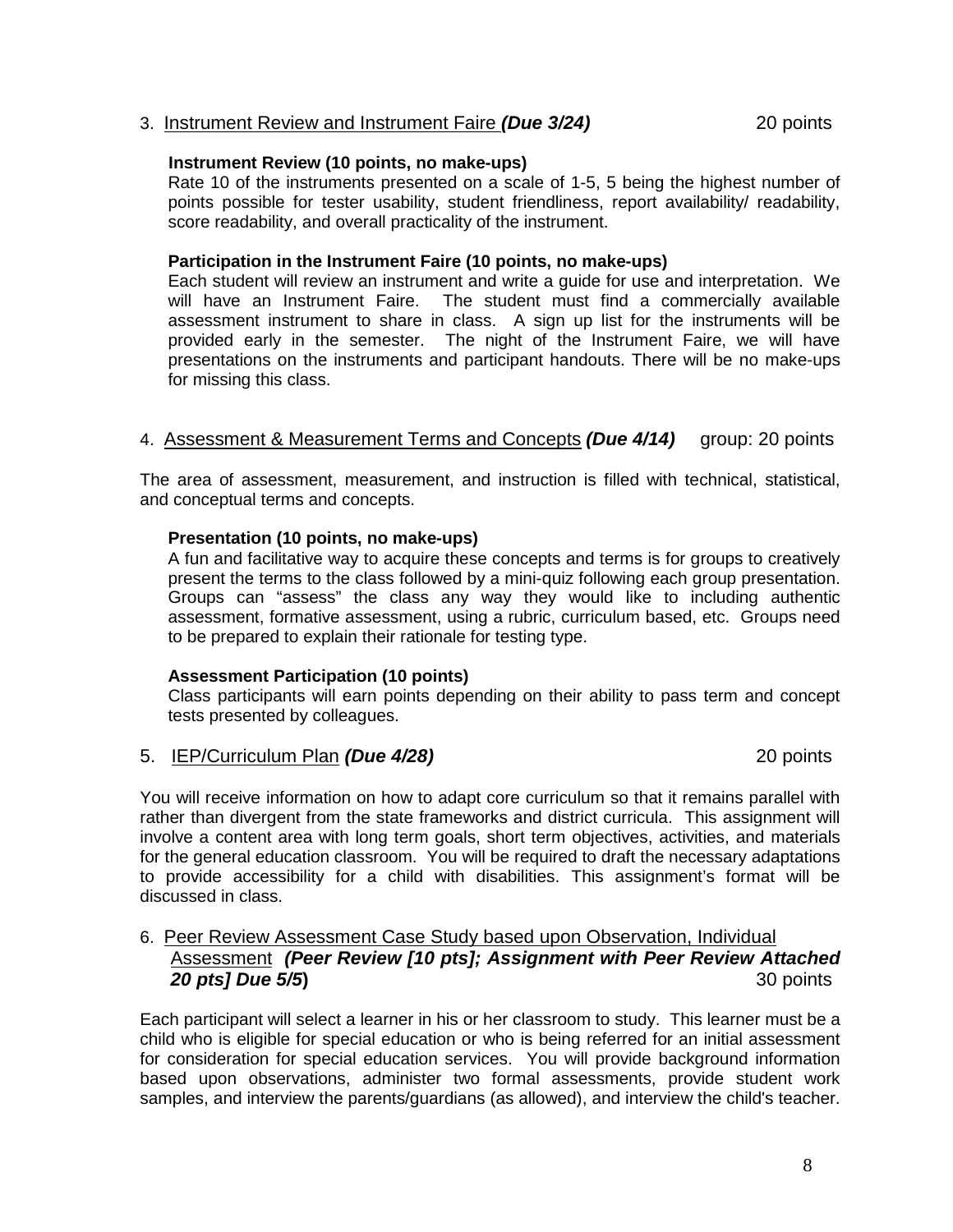This assignment includes an observation for assessment, the case write up, and a Preparation for the IEP Meeting Plan with completed Special Factors Form for the child assessed. This assignment will be further explained in class. **Do not begin this case study work until you have received approval from Dr. Santamaría for your assessment and case study plan**. **All information is kept strictly confidential, use a pseudonym. You must have parental permission before beginning this case study.**

#### **Peer Review (10 Points)**

For session 14 (5/5), via e-mail, you will send a colleague of your choosing, this assignment for review with the same grading criteria checklist I will use. The same colleague will send you their assignment for review. You will then each send me and copy of your reviews. For example, Mary will send Ted her assignment, and Ted will send her his. The students will review each other's work and then send me an emailed evaluation of their findings to me and to eachother. Both students will receive 10 points for this assignment if their findings correlate with mine.

#### **Assignment (20 points)**

For session 15 (5/12) please bring a printed version of your own assignment, as well as your peer review. I will return the assignment with your final grade for the SEMESTER, IN THE GRAY TRANSPARENT MAILBOX OUTSIDE OF MY OFFICE DOOR BY FRIDAY 5/16.

200 points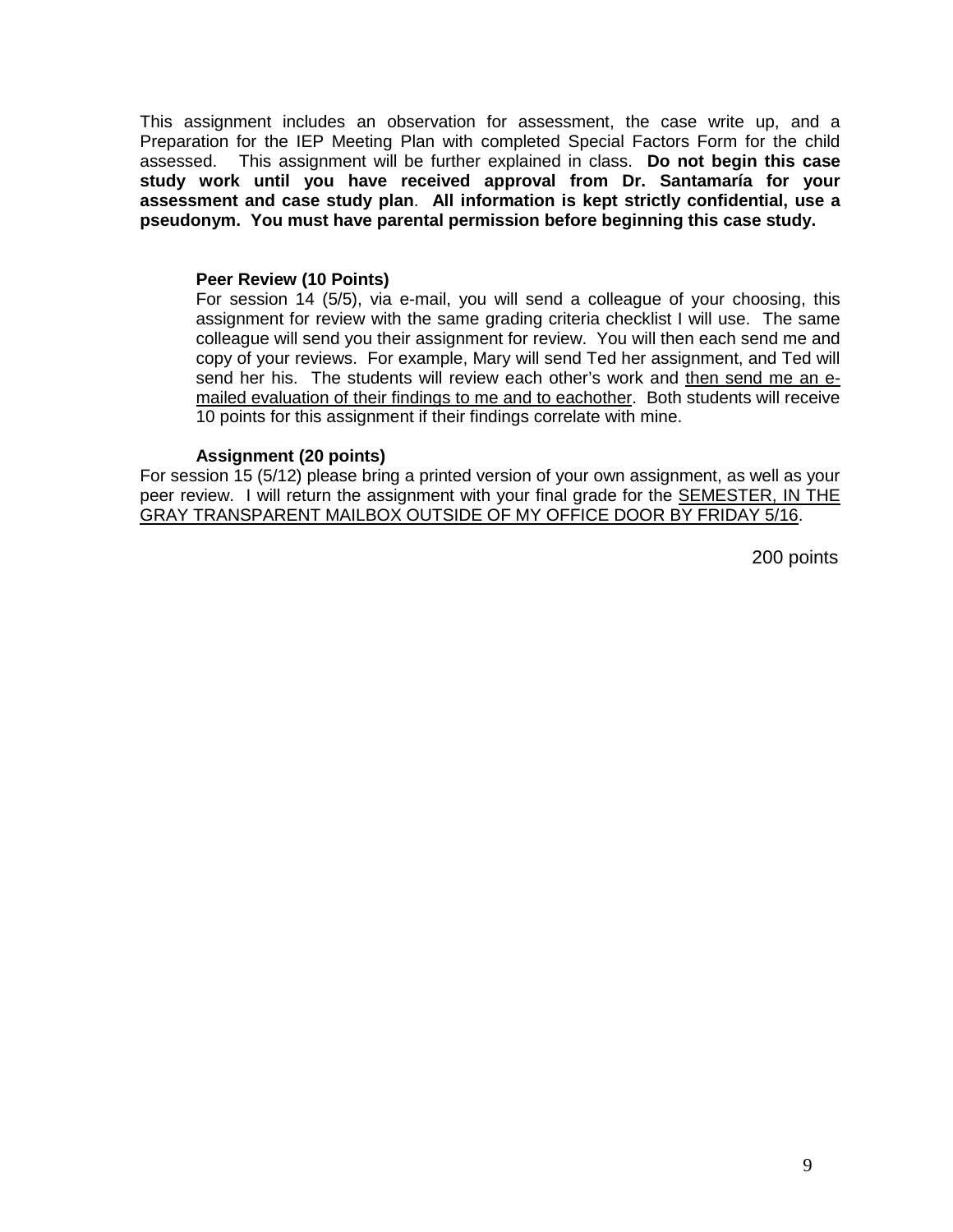### **SESSION ACTIVITY LISTING**

| <b>Date</b>      | <b>Topic</b>                                                                                                                                                                                             | <b>Readings/Assignment</b>                                                                                                    |
|------------------|----------------------------------------------------------------------------------------------------------------------------------------------------------------------------------------------------------|-------------------------------------------------------------------------------------------------------------------------------|
| <b>Session 1</b> | Introduction to the Course and<br>$\bullet$<br>Overview<br>Designing Classroom<br>Environments                                                                                                           | Cohen 1, 12<br><b>Begin Work: Classroom Design</b>                                                                            |
| <b>Session 2</b> | <b>Behavior Management</b><br>$\bullet$<br>Planning<br>Temperaments/Emotional<br>Intelligence                                                                                                            | Cohen 15, 16 (log check)<br>Artiles & Ortiz 2<br>Classroom Design Check Point                                                 |
| <b>Session 3</b> | Formal Assessment<br>$\bullet$<br>Psychometrics<br>٠<br><b>Descriptive Statistics</b><br><b>Guest Lecturer:</b><br><b>Andrés Santamaría</b><br><b>Carlsbad School District</b>                           | Cohen 3, 4 (log check)<br>Artiles & Ortiz 1                                                                                   |
| <b>Session 4</b> | Multi-Level Assessment:<br>$\bullet$<br>Tests and Types continued<br><b>Assessment Case Study</b><br>٠<br>Format: Writing Case Reports<br><b>ON-LINE 6:30-8:50</b>                                       | Cohen 5, 14 (log check)<br>Artiles & Ortiz, 3<br><b>CLASSROOM DESIGNS/MAPS</b><br><b>DUE</b>                                  |
| <b>Session 5</b> | Intro to Woodcock Johnson III<br>Overview, purpose, design,<br>Administration<br><b>Guest Lecturer:</b><br><b>Jill Thompson</b><br><b>Cardiff School District</b>                                        | Cohen 6 (log check)<br>Bring WJ III if you have them<br>Dr. Santamaría will provide protocols                                 |
| <b>Session 6</b> | WJ III Subtests and Composites<br>Protocols, Scores<br><b>GROUPS BEGIN WORK ON</b><br><b>ASSESSMENT TERMS</b><br><b>PRESENTATIONS</b>                                                                    | Cohen $8 - 11$ (log check)<br>Administration to another adult,<br>practice session, Dr. Santamaría<br>will provide protocols. |
| <b>Session 7</b> | WJ III Administration to an adult,<br>scoring of a sub-tests<br><b>Clinical Interpretation of Results</b><br>$\bullet$<br><b>Guest Lecturer:</b><br>Andrés Santamaría<br><b>Carlsbad School District</b> | Cohen 8 - 11, 18 (log check)<br><b>Practice Admin. is Due</b>                                                                 |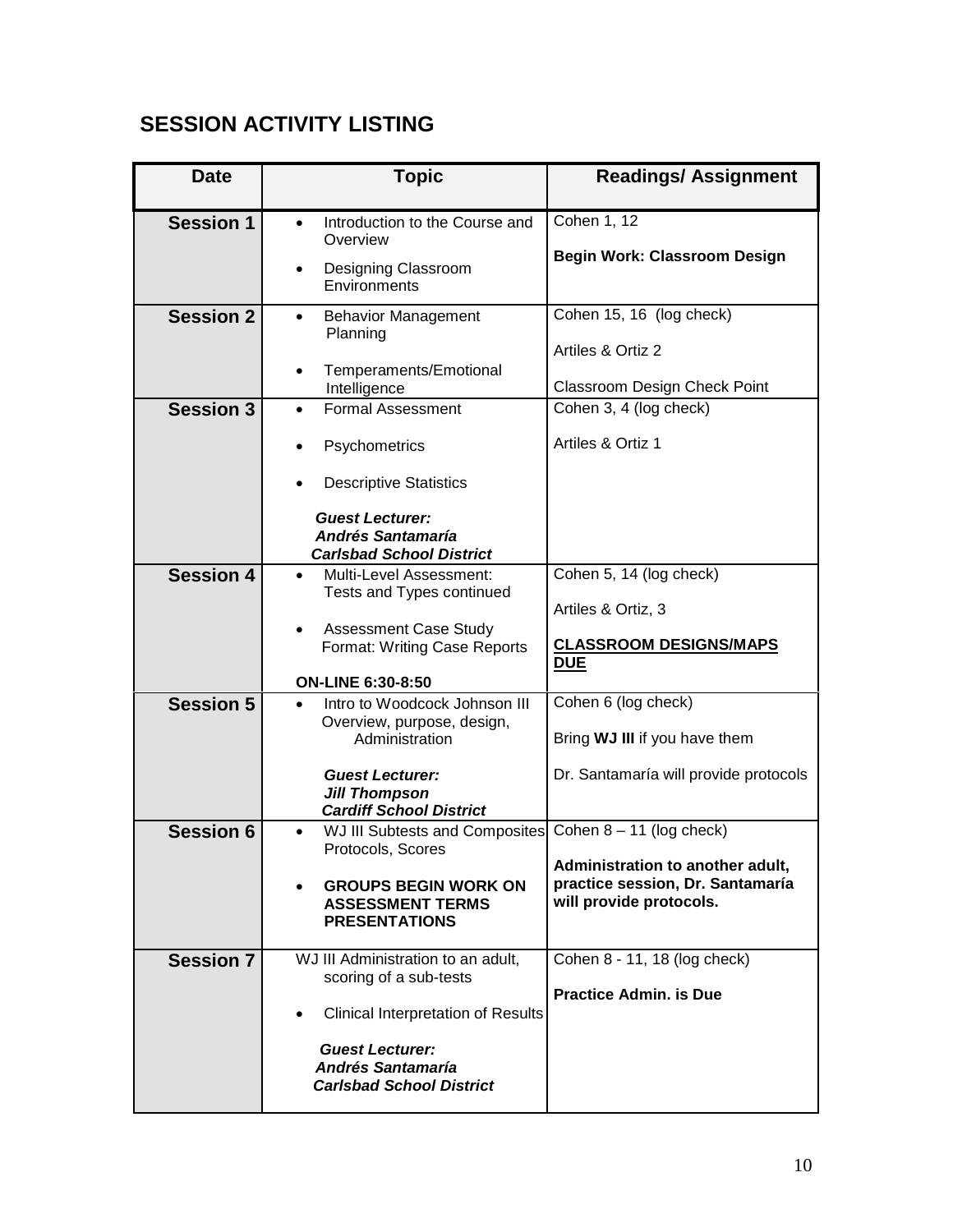| <b>Session 8</b>     | Behavior management and<br>Assessment (15)           | Cohen 11, 15 (log check)                        |
|----------------------|------------------------------------------------------|-------------------------------------------------|
|                      | Connor Scales, ACTERS,<br>and other instruments      |                                                 |
|                      | <b>Guest Lecturer:</b><br><b>School Psychologist</b> |                                                 |
|                      |                                                      |                                                 |
|                      | <b>ON-LINE 6:30-8:50</b>                             |                                                 |
| <b>Session 9</b>     | <b>Curriculum Guidelines and</b><br>Cycles           | Cohen 5, 7 (log check)                          |
|                      |                                                      | Artiles & Ortiz 6, 7                            |
|                      | <b>Observation for Assessment</b>                    |                                                 |
|                      |                                                      | <b>INSTRUMENT REVIEW FAIRE</b>                  |
|                      | IEPs as Curriculum Planning                          |                                                 |
|                      | <b>SPRING BREAK NEXT WEEK!!!</b>                     |                                                 |
| <b>Session</b>       | Non-discriminatory Assessment<br>$\bullet$           | Cohen 7, 18 (log check)                         |
| 10                   | Multicultural, multilingual,<br>$\bullet$            | Artiles & Ortiz 4                               |
|                      | multi context assessment                             |                                                 |
|                      | Alternative Assessments (7)                          |                                                 |
|                      |                                                      |                                                 |
|                      | California STAR testing<br>Information               |                                                 |
| <b>Session</b>       | Preparing for Assessment<br>$\bullet$                | Cohen 2, 5 (log check)                          |
| 11                   | Assessing student work in the                        | <b>ASSESSMENT TERMS</b>                         |
|                      | classroom: Rubrics (7)                               | PRESENTATIONS ARE<br><b>TONIGHT</b>             |
|                      | <b>Working with Parents:</b><br>$\bullet$            |                                                 |
|                      | Inclusion and Interaction (2)                        | Rough draft of Case Study is due                |
|                      | <b>Guest Lecturer:</b>                               | (if you want feedback from<br>Santamaría)       |
|                      | <b>Andrés Santamaría</b>                             |                                                 |
|                      | <b>Carlsbad School District</b>                      |                                                 |
| <b>Session</b>       | Collaborative Teaming,<br>$\bullet$                  | Cohen 18, 19 (log check)                        |
| 12                   | IEP and ITP meetings                                 | Artiles & Ortiz 5                               |
|                      | Communication of Knowledge                           |                                                 |
|                      | <b>Base and Results</b>                              | Case Study is due next week<br>for peer review! |
|                      | <b>Collaborating with Parents</b>                    |                                                 |
|                      |                                                      |                                                 |
|                      | <b>ON-LINE 5:30-8:50</b>                             |                                                 |
| <b>Session</b><br>13 | Alternative Assessment:<br>Multiple Intelligences    | Cohen 7 (log check)<br>Artiles & Ortiz 8        |
|                      | <b>IEP: Curriculum Based</b><br>$\bullet$            |                                                 |
|                      | Measurement using the                                | IEP Plan due tonight, SEND TO                   |
|                      | Special Factors Form                                 | DR. SANTAMARIA USING E-<br>MAIL.                |